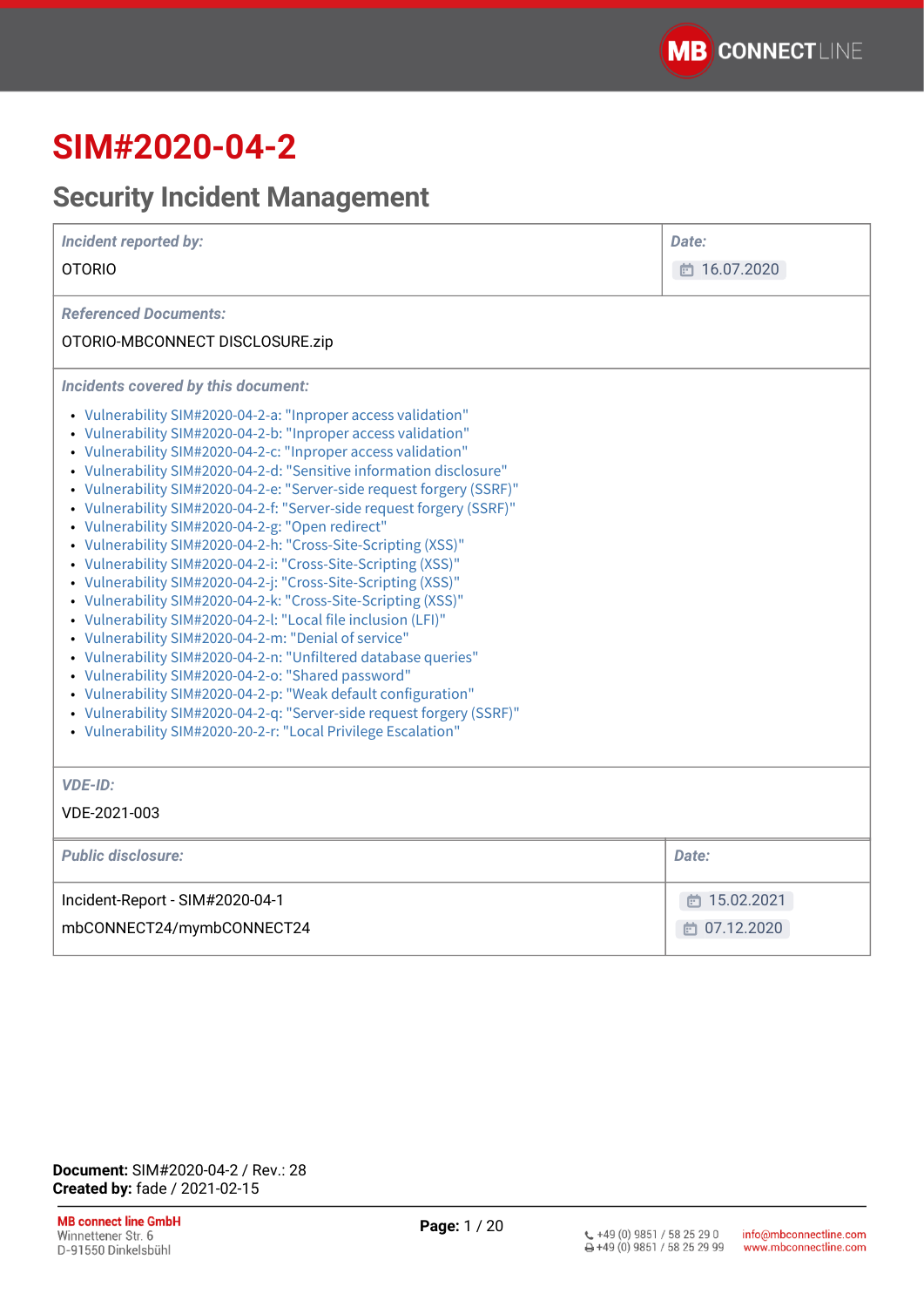

The MB connect line security team can be reached via email at [security-team@mbconnectline.com](mailto:security-team@mbconnectline.com). For incident-reports, please use encypted communication only. For details and PGP-credentials visit [https://](https://mbconnectline.com/security-advice/) [mbconnectline.com/security-advice/.](https://mbconnectline.com/security-advice/)

More information on current threats and the associated product safety of our devices and software solutions can be found at [https://mbconnectline.com/security-advice/.](https://mbconnectline.com/security-advice/)

All vulnerability-metrics used in this document are created with the NIST NVD CVSS-Calculator V3 <https://nvd.nist.gov/vuln-metrics/cvss/v3-calculator>

**Document:** SIM#2020-04-2 / Rev.: 28 **Created by:** fade / 2021-02-15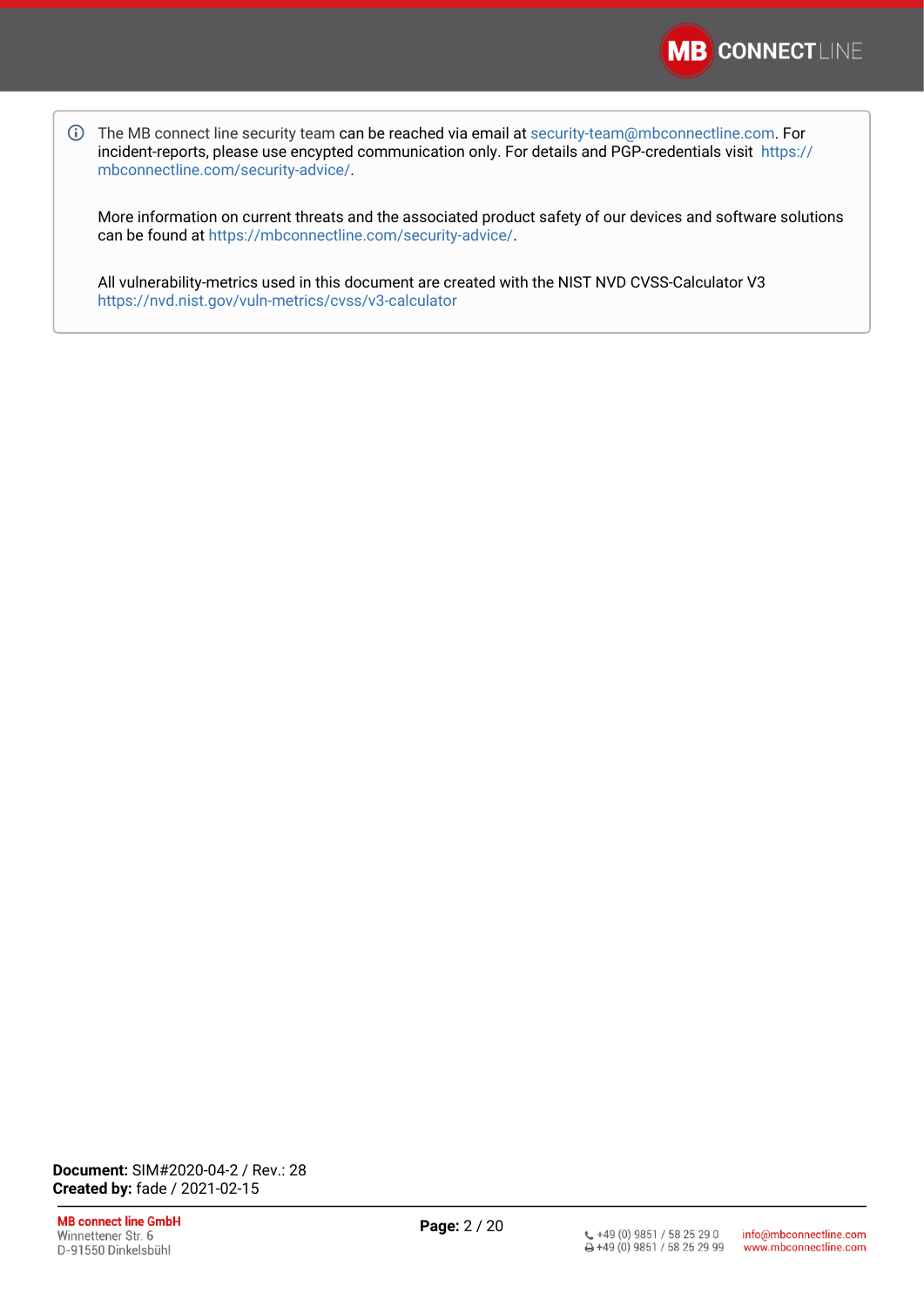# <span id="page-2-0"></span>**Vulnerability SIM#2020-04-2-a**: "Inproper access validation"

### **Details**

### *CVE:*

[CVE-2020-35557](https://cve.mitre.org/cgi-bin/cvename.cgi?name=CVE-2020-35557)

### *Description:*

An issue was discovered in the mymbCONNECT24 and mbCONNECT24 software in all versions through V2.6.2. Inproper use of access validation allows a logged in user to see devices in the account he should not have access to.

*Solution:* 

Update to 2.7.1

# Affected Products

| <b>Product:</b>            | <b>Version:</b> | <b>Update:</b>                     |
|----------------------------|-----------------|------------------------------------|
| mbCONNECT24, mymbCONNECT24 | $\le$ = 2.6.2   | $\mathsf{L}.\mathsf{L}.\mathsf{L}$ |

| CWE-Identifier:   CWE-269 |                                                     |
|---------------------------|-----------------------------------------------------|
| CVSS Base Score:   6.5    |                                                     |
|                           | CVSS v3 Link:   AV:N/AC:L/PR:L/UI:N/S:U/C:H/I:N/A:N |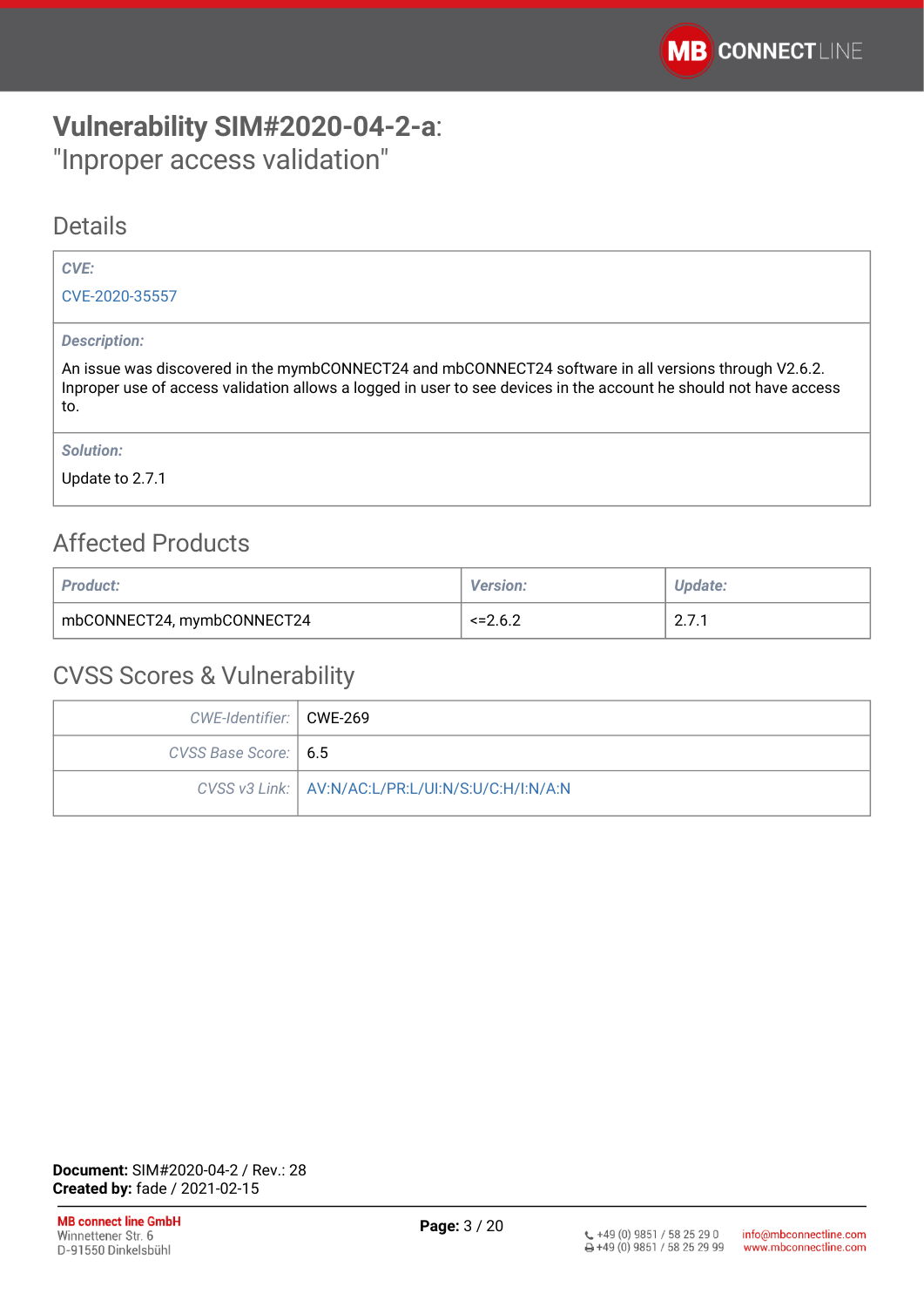# <span id="page-3-0"></span>**Vulnerability SIM#2020-04-2-b**: "Inproper access validation"

### **Details**

### *CVE:*

[CVE-2020-12527](https://cve.mitre.org/cgi-bin/cvename.cgi?name=CVE-CVE-2020-12527)

#### *Description:*

An issue was discovered in the mymbCONNECT24 and mbCONNECT24 software in all versions through V2.6.2. Inproper use of access validation allows a logged in user to interact with devices in the account he should not have access to.

*Solution:* 

Update to 2.7.1

## Affected Products

| <b>Product:</b>            | <b>Version:</b> | 'Jpdate:     |
|----------------------------|-----------------|--------------|
| mbCONNECT24, mymbCONNECT24 | <=? 6 ?         | $\sim \cdot$ |

| CWE-Identifier:   CWE-269 |                                                     |
|---------------------------|-----------------------------------------------------|
| CVSS Base Score:   6.5    |                                                     |
|                           | CVSS v3 Link:   AV:N/AC:L/PR:L/UI:N/S:U/C:N/I:N/A:H |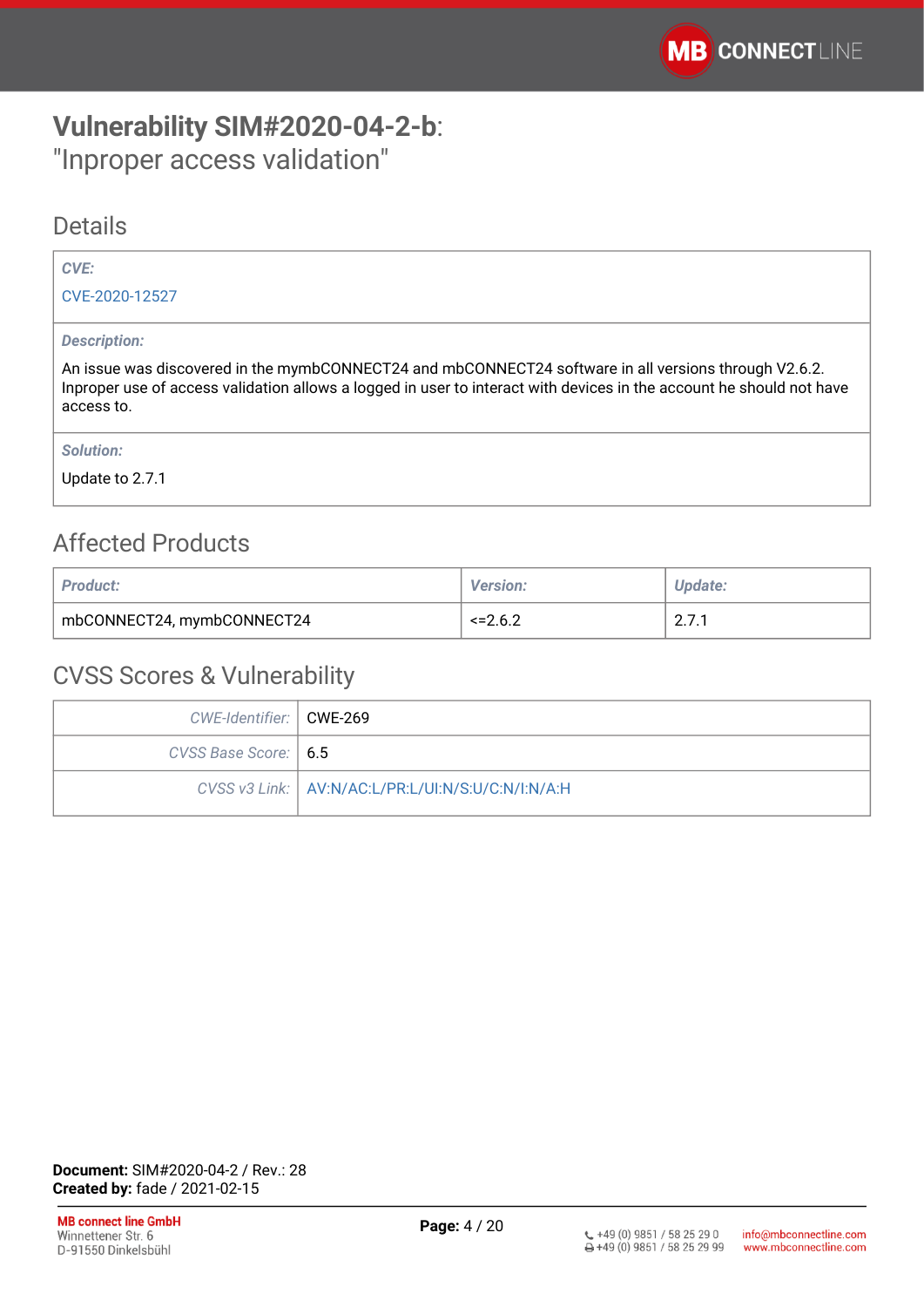# <span id="page-4-0"></span>**Vulnerability SIM#2020-04-2-c**: "Inproper access validation"

### **Details**

### *CVE:*

[CVE-2020-12528](https://cve.mitre.org/cgi-bin/cvename.cgi?name=CVE-CVE-2020-12528)

### *Description:*

An issue was discovered in the mymbCONNECT24 and mbCONNECT24 software in all versions through V2.6.2. Inproper use of access validation allows a logged in user to kill web2go sessions in the account he should not have access to.

*Solution:* 

Update to 2.7.1

# Affected Products

| <b>Product:</b>            | <b>Version:</b> | Update:      |
|----------------------------|-----------------|--------------|
| mbCONNECT24, mymbCONNECT24 | $<=2.6.2$       | $\sim \cdot$ |

| CWE-Identifier:   CWE-269 |                                                     |
|---------------------------|-----------------------------------------------------|
| CVSS Base Score:   6.5    |                                                     |
|                           | CVSS v3 Link:   AV:N/AC:L/PR:L/UI:N/S:U/C:N/I:N/A:H |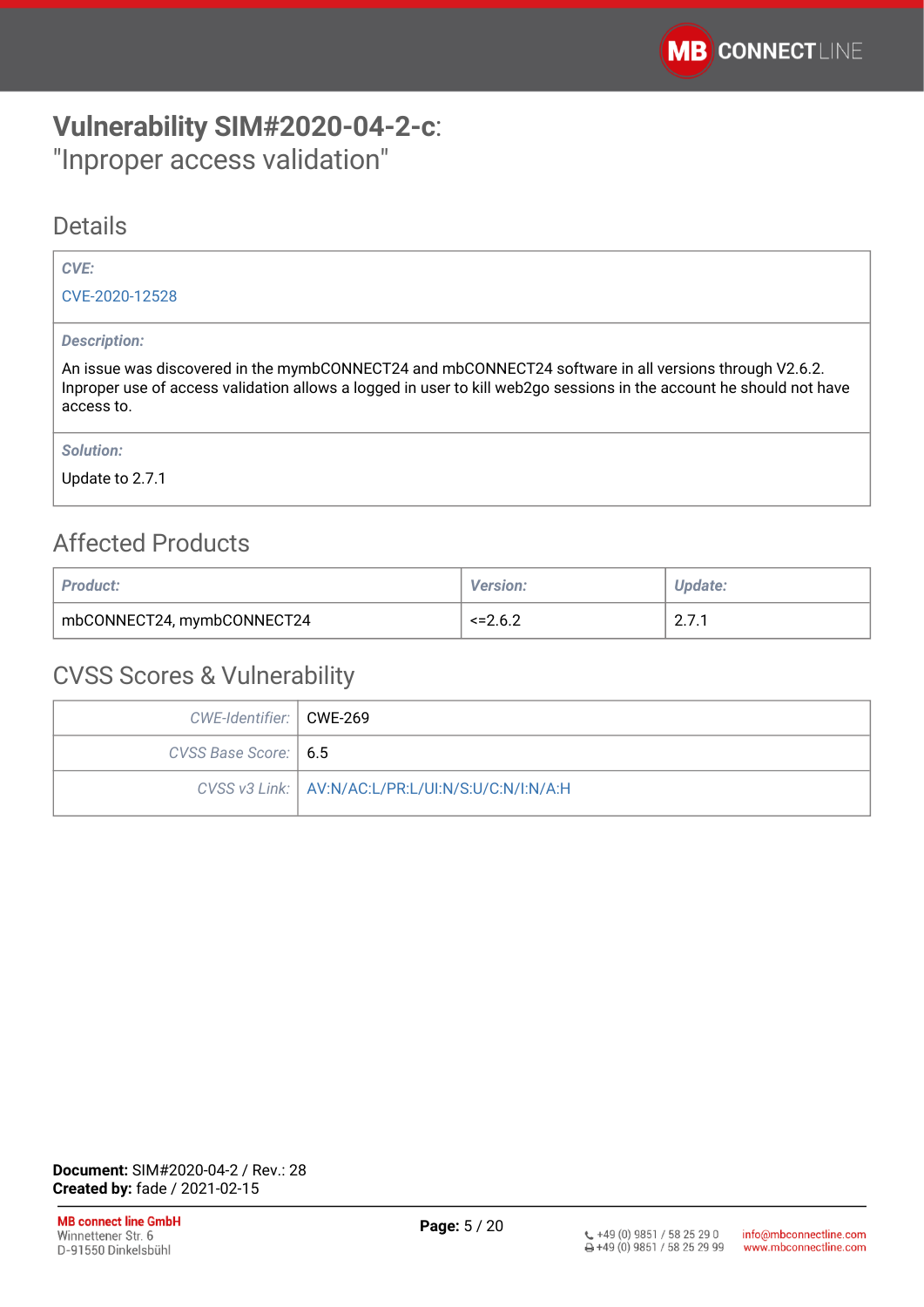# <span id="page-5-0"></span>**Vulnerability SIM#2020-04-2-d**: "Sensitive information disclosure"

### **Details**

### *CVE:*

[CVE-2020-35570](https://cve.mitre.org/cgi-bin/cvename.cgi?name=CVE-2020-35570)

### *Description:*

An issue was discovered in the mymbCONNECT24 and mbCONNECT24 software in all versions through V2.6.2. An unauthenticated attacker is able to access files (that should have been restricted) via forceful browsing.

*Solution:* 

Update to 2.7.1

# Affected Products

| <b>Product:</b>            | <b>Version:</b> | Update:                         |
|----------------------------|-----------------|---------------------------------|
| mbCONNECT24, mymbCONNECT24 | $\le$ = 2.6.2   | $\sim$ $\sim$<br>$\sim \cdot$ . |

| CWE-Identifier:   CWE-552 |                                                     |
|---------------------------|-----------------------------------------------------|
| CVSS Base Score: 5.3      |                                                     |
|                           | CVSS v3 Link:   AV:N/AC:L/PR:N/UI:N/S:U/C:L/I:N/A:N |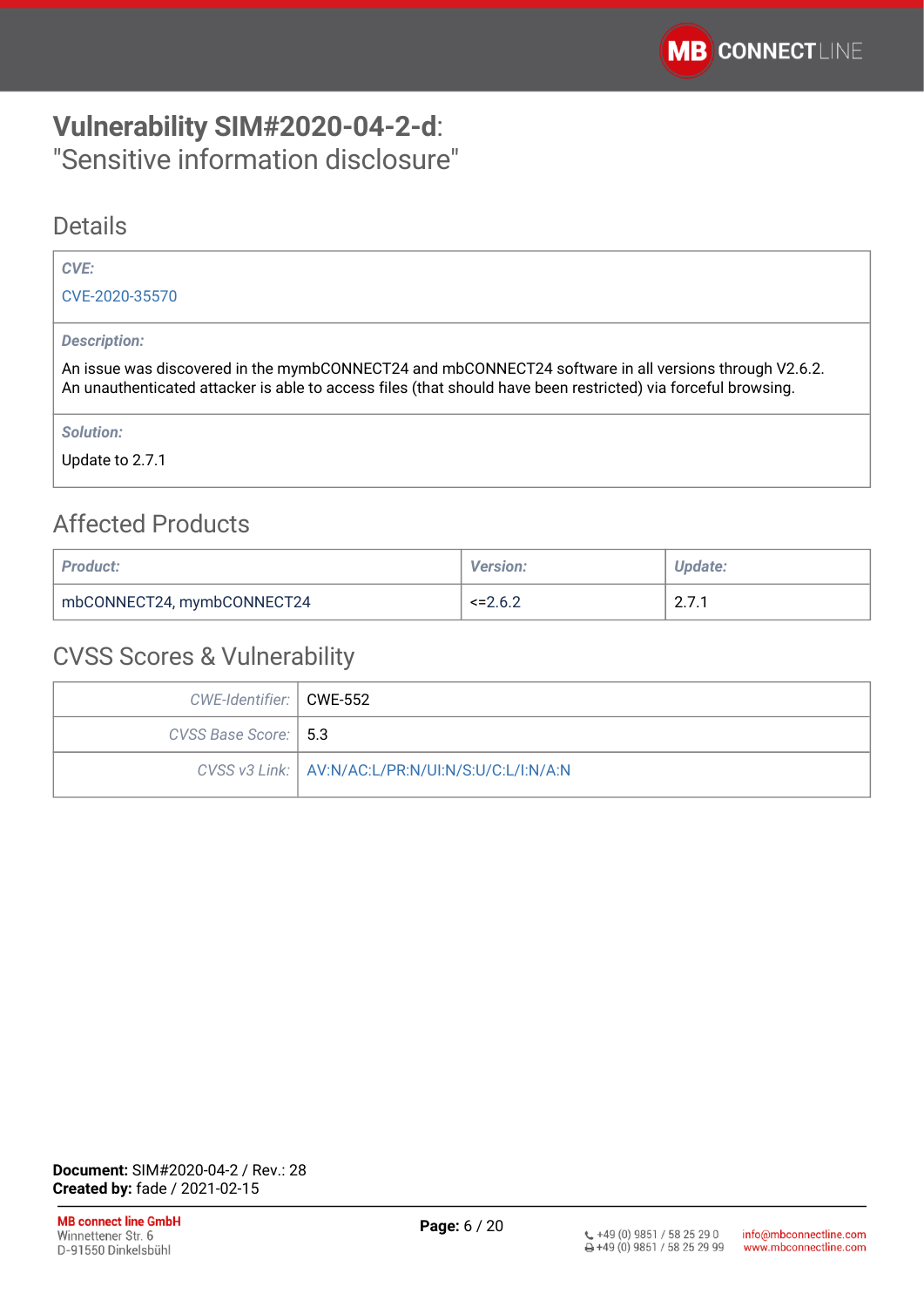# <span id="page-6-0"></span>**Vulnerability SIM#2020-04-2-e**: "Server-side request forgery (SSRF)"

### **Details**

### *CVE:*

[CVE-2020-35558](https://cve.mitre.org/cgi-bin/cvename.cgi?name=CVE-2020-35558)

### *Description:*

An issue was discovered in the mymbCONNECT24 and mbCONNECT24 software in all versions through V2.6.2 There is a SSRF in the MySQL access check, allowing an attacker to scan for open ports and gain some information about possible credentials.

*Solution:* 

Update to 2.7.1

## Affected Products

| <b>Product:</b>            | <b>Version:</b> | <b>Update:</b>              |
|----------------------------|-----------------|-----------------------------|
| mbCONNECT24, mymbCONNECT24 | $\le$ = 2.6.2   | $\mathsf{Z}$ . $\mathsf{I}$ |

| CWE-Identifier:   CWE-918 |                                                     |
|---------------------------|-----------------------------------------------------|
| CVSS Base Score:   5.8    |                                                     |
|                           | CVSS v3 Link:   AV:N/AC:L/PR:N/UI:N/S:C/C:L/I:N/A:N |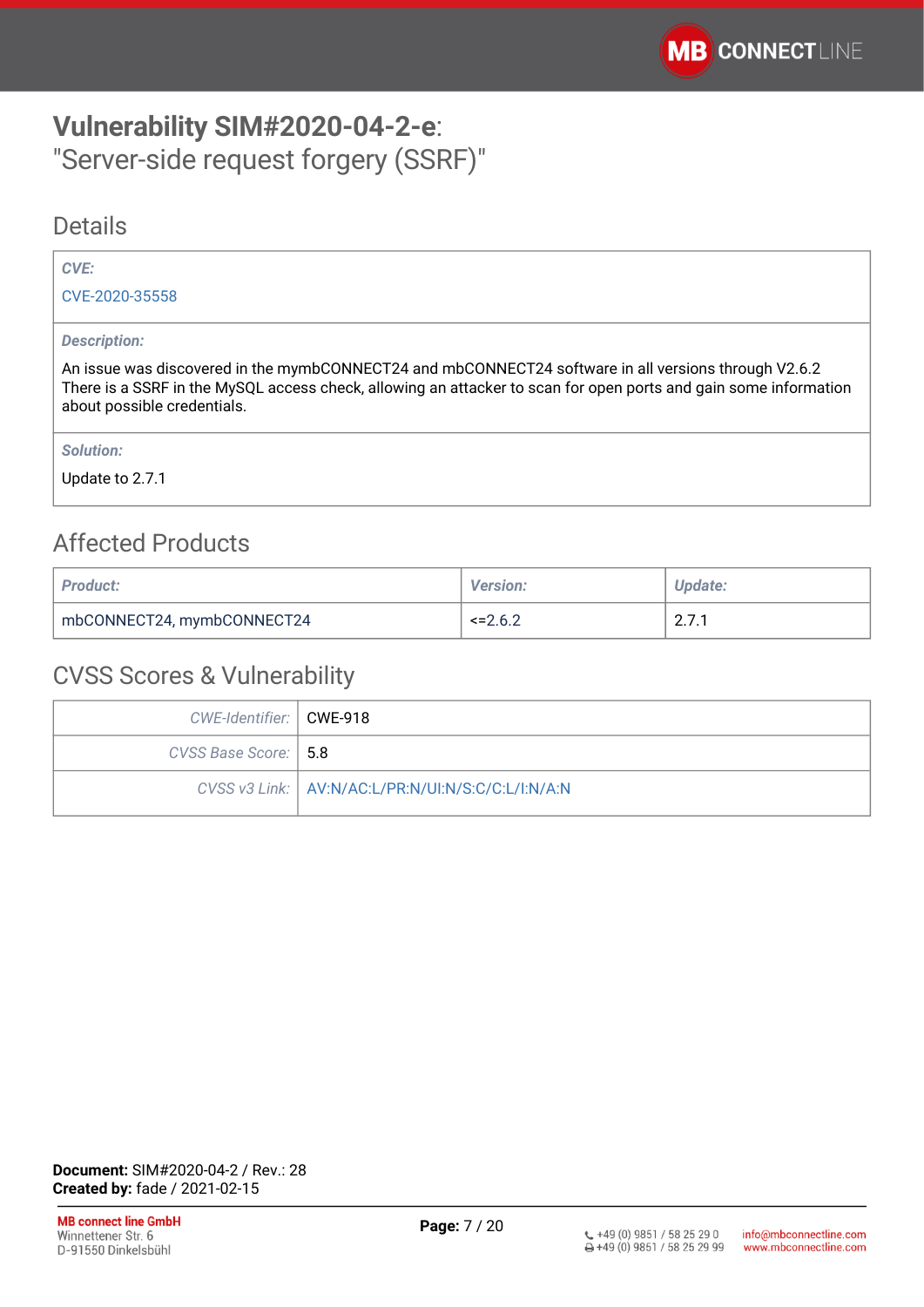# <span id="page-7-0"></span>**Vulnerability SIM#2020-04-2-f**: "Server-side request forgery (SSRF)"

### Details

### *CVE:*

[CVE-2020-12529](https://cve.mitre.org/cgi-bin/cvename.cgi?name=CVE-CVE-2020-12529)

#### *Description:*

An issue was discovered in the mymbCONNECT24 and mbCONNECT24 software in all versions through V2.6.2 There is a SSRF in the LDAP access check, allowing an attacker to scan for open ports.

*Solution:* 

Update to 2.7.1

## Affected Products

| <b>Product:</b>            | <b>Version:</b> | Update:                       |
|----------------------------|-----------------|-------------------------------|
| mbCONNECT24, mymbCONNECT24 | $\le$ = 2.6.2   | $\sim$ $\sim$<br>$\sim \cdot$ |

| CWE-Identifier:   CWE-918 |                                                     |
|---------------------------|-----------------------------------------------------|
| CVSS Base Score:   5.8    |                                                     |
|                           | CVSS v3 Link:   AV:N/AC:L/PR:N/UI:N/S:C/C:L/I:N/A:N |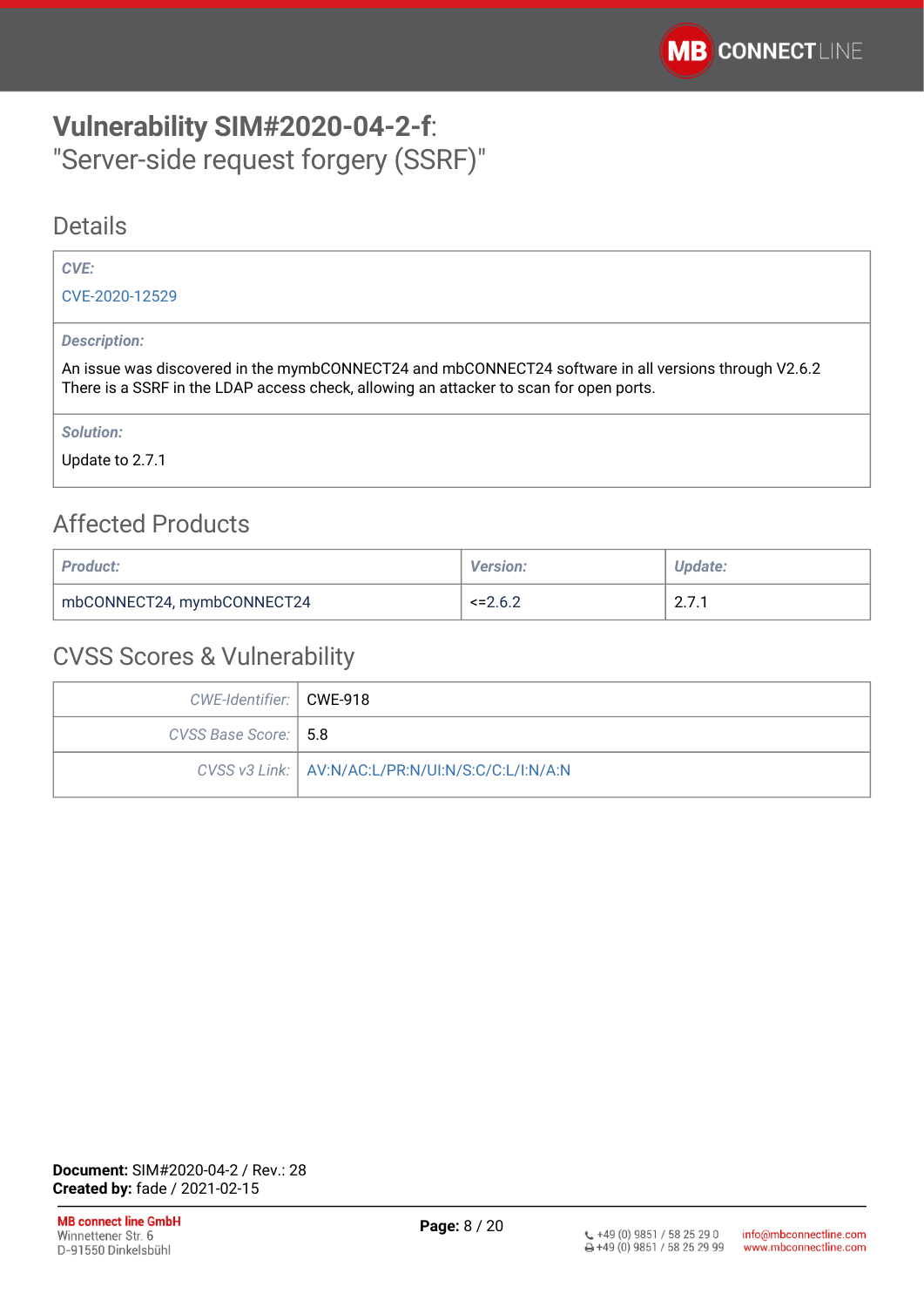# <span id="page-8-0"></span>**Vulnerability SIM#2020-04-2-g**: "Open redirect"

### **Details**

### *CVE:*

[CVE-2020-35560](https://cve.mitre.org/cgi-bin/cvename.cgi?name=CVE-2020-35560)

### *Description:*

An issue was discovered in the mymbCONNECT24 and mbCONNECT24 software in all versions through V2.6.2. There is an unauthenticated open redirect in the redirect.php.

*Solution:* 

Update to 2.7.1

# Affected Products

| <b>Product:</b>            | <b>Version:</b> | Update:                         |
|----------------------------|-----------------|---------------------------------|
| mbCONNECT24, mymbCONNECT24 | $\le$ = 2.6.2   | $\sim$ $\sim$<br>$\sim \cdot$ . |

| CWE-Identifier:   CWE-601 |                                                     |
|---------------------------|-----------------------------------------------------|
| CVSS Base Score:   4.3    |                                                     |
|                           | CVSS v3 Link:   AV:N/AC:L/PR:N/UI:R/S:U/C:N/I:L/A:N |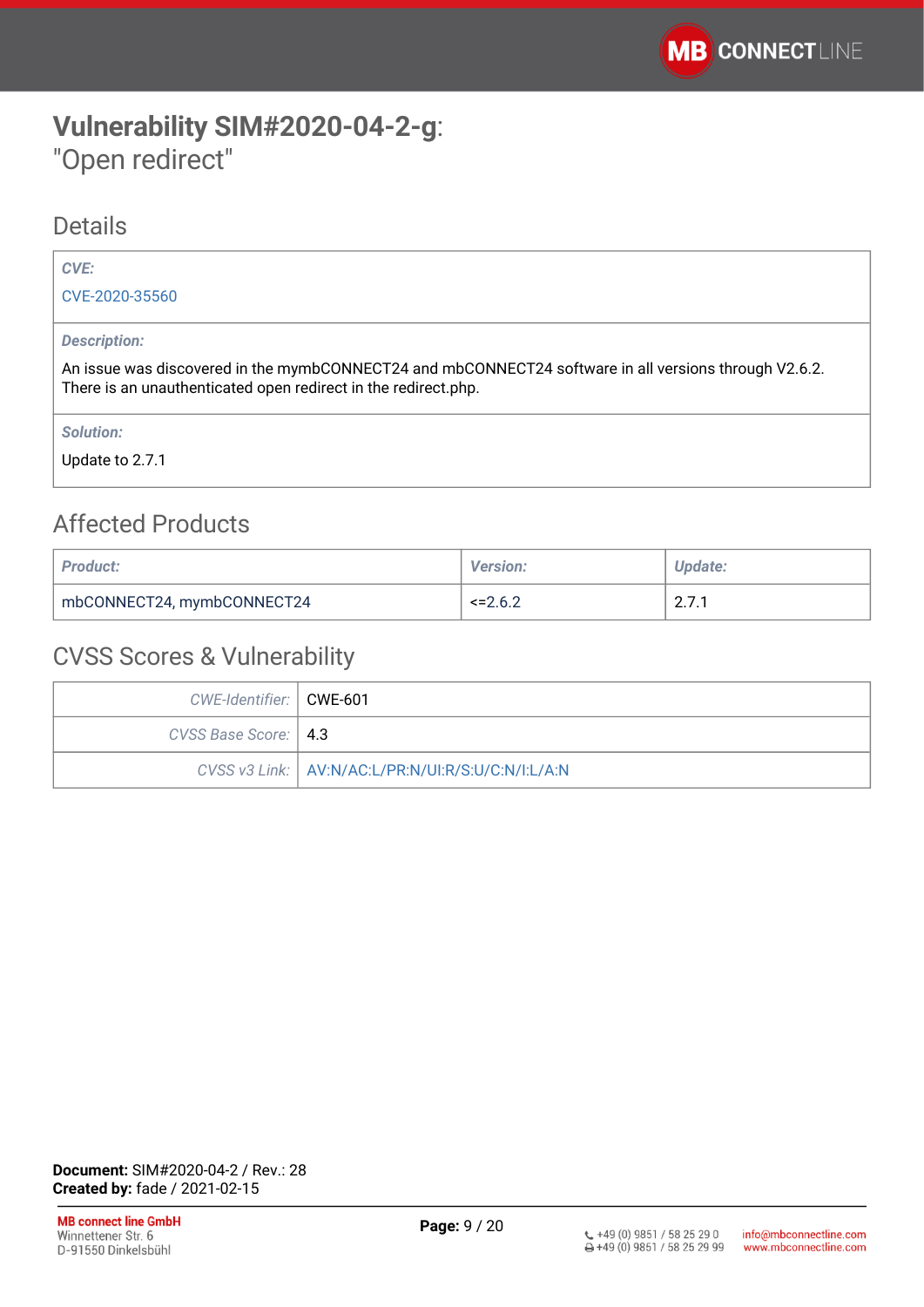# <span id="page-9-0"></span>**Vulnerability SIM#2020-04-2-h**: "Cross-Site-Scripting (XSS)"

### **Details**

### *CVE:*

[CVE-2020-12530](https://cve.mitre.org/cgi-bin/cvename.cgi?name=CVE-CVE-2020-12530)

### *Description:*

An issue was discovered in the mymbCONNECT24 and mbCONNECT24 software in all versions through V2.6.2. There is an XSS issue in the redirect.php allowing an attacker to inject code via a get parameter.

*Solution:* 

Update to 2.7.1

# Affected Products

| <b>Product:</b>            | <b>Version:</b> | Update:                         |
|----------------------------|-----------------|---------------------------------|
| mbCONNECT24, mymbCONNECT24 | $\le$ = 2.6.2   | $\sim$ $\sim$<br>$\sim \cdot$ . |

| CWE-Identifier:   CWE-79 |                                                     |
|--------------------------|-----------------------------------------------------|
| CVSS Base Score:   4.3   |                                                     |
|                          | CVSS v3 Link:   AV:N/AC:L/PR:N/UI:R/S:U/C:N/I:L/A:N |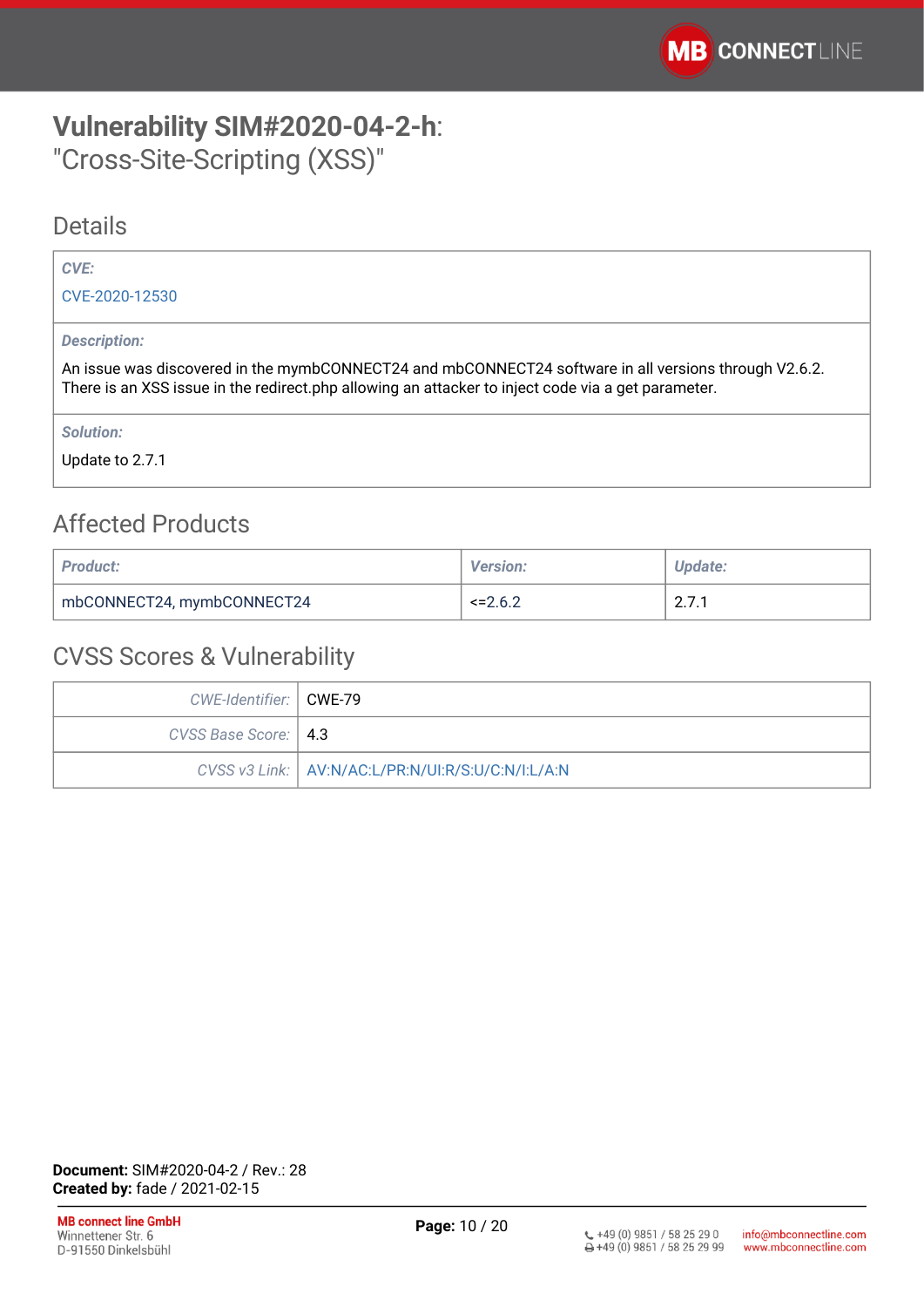# <span id="page-10-0"></span>**Vulnerability SIM#2020-04-2-i**: "Cross-Site-Scripting (XSS)"

### **Details**

### *CVE:*

[CVE-2020-35563](https://cve.mitre.org/cgi-bin/cvename.cgi?name=CVE-2020-35563)

### *Description:*

An issue was discovered in the mymbCONNECT24 and mbCONNECT24 software in all versions through V2.6.2. There is an incomplete XSS filter allowing an attacker to inject specically crafted malicious code into the page.

*Solution:* 

Update to 2.7.1

# Affected Products

| <b>Product:</b>            | <b>Version:</b> | Update:               |
|----------------------------|-----------------|-----------------------|
| mbCONNECT24, mymbCONNECT24 | $\le$ = 2.6.2   | n 7 1<br>$\sim \cdot$ |

| CWE-Identifier:   CWE-79 |                                                     |
|--------------------------|-----------------------------------------------------|
| CVSS Base Score:   3.5   |                                                     |
|                          | CVSS v3 Link:   AV:N/AC:L/PR:L/UI:R/S:U/C:N/I:L/A:N |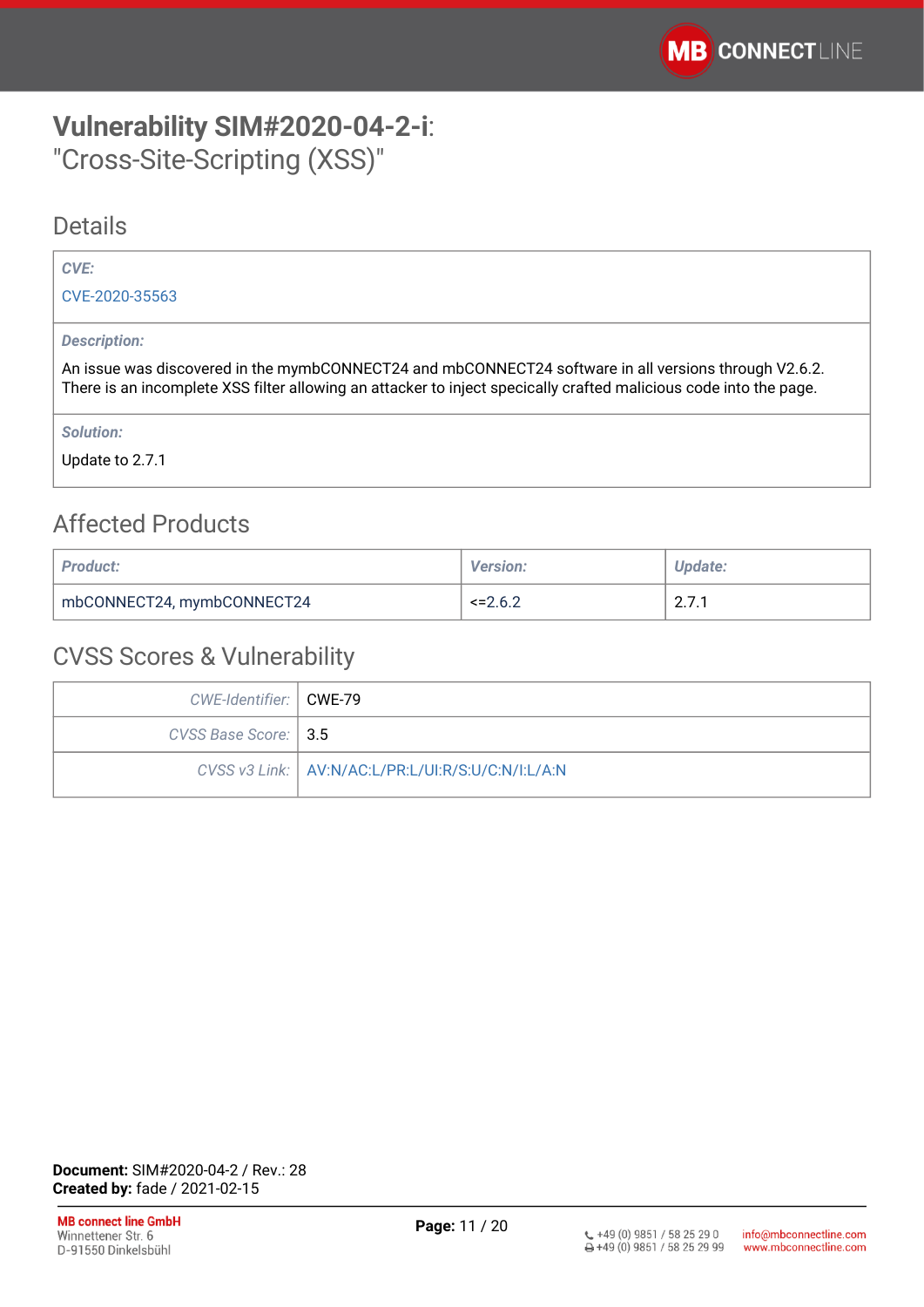# <span id="page-11-0"></span>**Vulnerability SIM#2020-04-2-j**: "Cross-Site-Scripting (XSS)"

### **Details**

### *CVE:*

[CVE-2020-35564](https://cve.mitre.org/cgi-bin/cvename.cgi?name=CVE-2020-35564)

### *Description:*

An issue was discovered in the mymbCONNECT24 and mbCONNECT24 software in all versions through V2.6.2. There is an outdated and unused component allowing for malicious user input of active code.

*Solution:* 

Update to 2.7.1

# Affected Products

| <b>Product:</b>            | <b>Version:</b> | Update:                         |
|----------------------------|-----------------|---------------------------------|
| mbCONNECT24, mymbCONNECT24 | $\le$ = 2.6.2   | $\sim$ $\sim$<br>$\sim \cdot$ . |

| CWE-Identifier:   CWE-79 |                                                     |
|--------------------------|-----------------------------------------------------|
| CVSS Base Score:   4.3   |                                                     |
|                          | CVSS v3 Link:   AV:N/AC:L/PR:N/UI:R/S:U/C:N/I:L/A:N |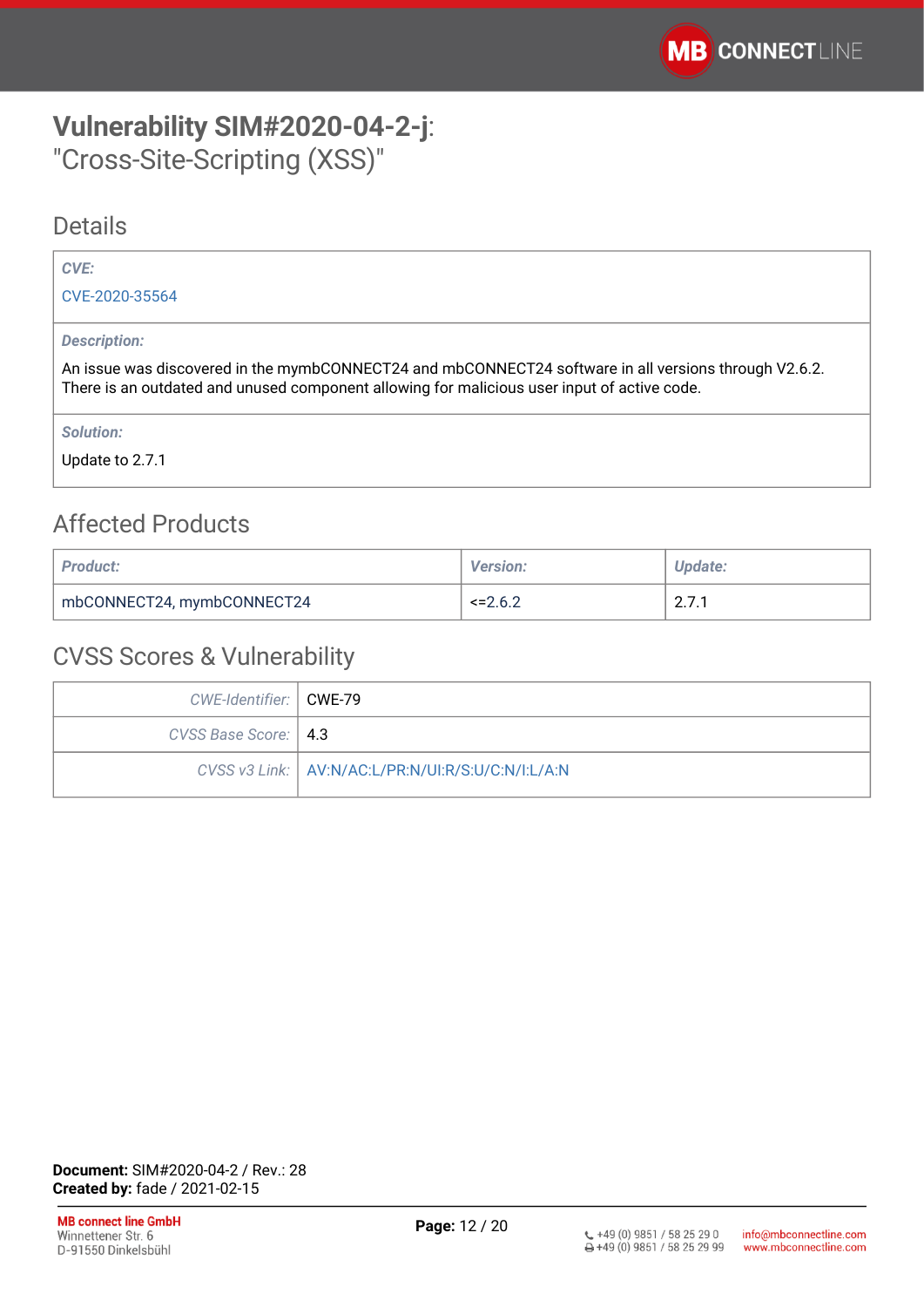# <span id="page-12-0"></span>**Vulnerability SIM#2020-04-2-k**: "Cross-Site-Scripting (XSS)"

### **Details**

### *CVE:*

[CVE-2020-35569](https://cve.mitre.org/cgi-bin/cvename.cgi?name=CVE-2020-35569)

### *Description:*

An issue was discovered in the mymbCONNECT24 and mbCONNECT24 software in all versions through V2.6.2. There is a self XSS issue with a crafted cookie in the login page.

*Solution:* 

Update to 2.7.1

# Affected Products

| <b>Product:</b>            | <b>Version:</b> | Update:                                                      |
|----------------------------|-----------------|--------------------------------------------------------------|
| mbCONNECT24, mymbCONNECT24 | $\le$ = 2.6.2   | <b>071</b><br>$\mathsf{L} \cdot \mathsf{L} \cdot \mathsf{L}$ |

| CWE-Identifier:   CWE-79 |                                                     |
|--------------------------|-----------------------------------------------------|
| CVSS Base Score: 3.3     |                                                     |
|                          | CVSS v3 Link:   AV:L/AC:L/PR:N/UI:R/S:U/C:N/I:L/A:N |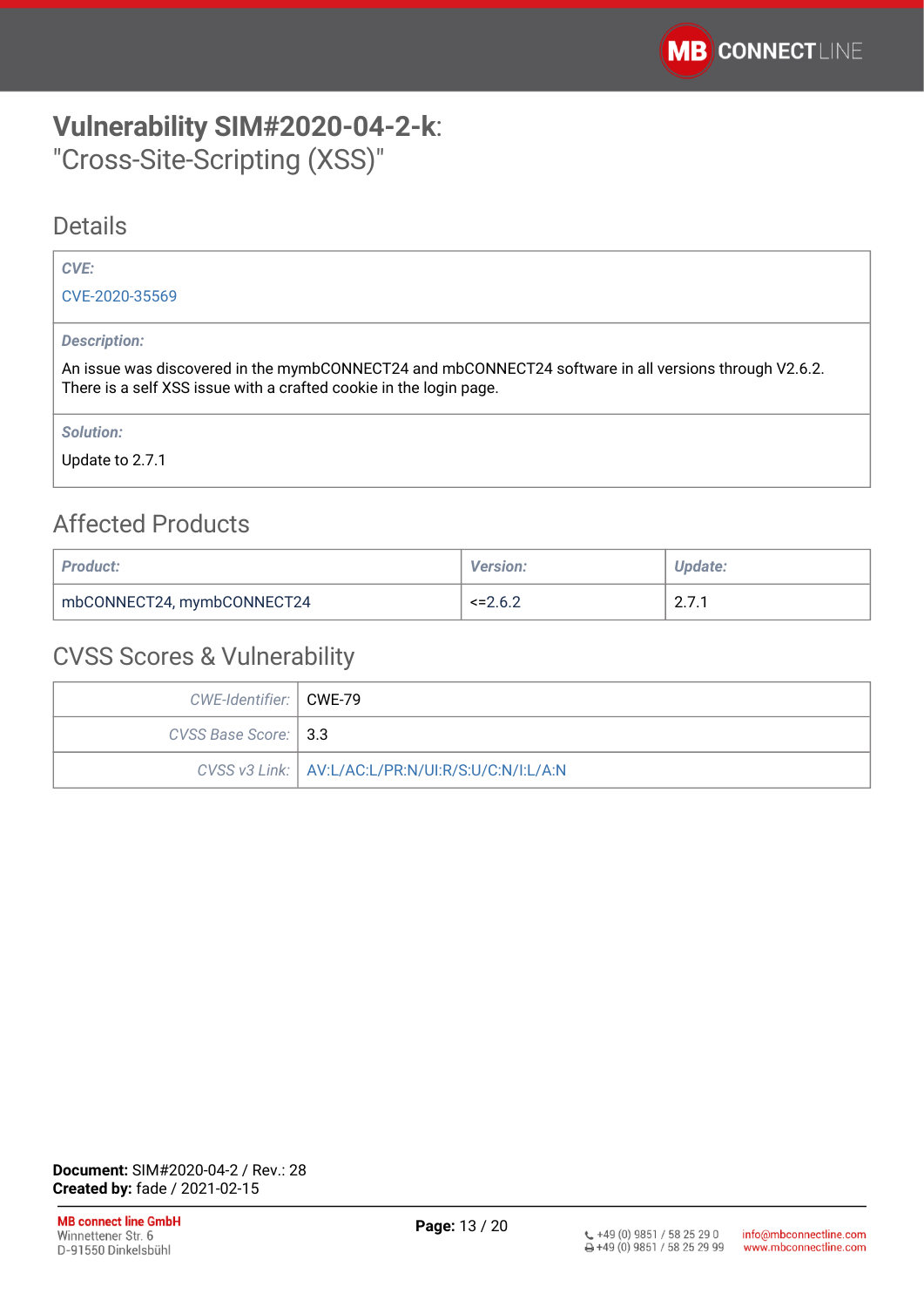# <span id="page-13-0"></span>**Vulnerability SIM#2020-04-2-l**: "Local file inclusion (LFI)"

### Details

### *CVE:*

[CVE-2020-35566](https://cve.mitre.org/cgi-bin/cvename.cgi?name=CVE-2020-35566)

### *Description:*

An issue was discovered in the mymbCONNECT24 and mbCONNECT24 software in all versions through V2.6.2. An attacker can read arbitrary JSON files via Local File Inclusion.

*Solution:* 

Update to 2.7.1

# Affected Products

| <b>Product:</b>            | <b>Version:</b> | Update:                         |
|----------------------------|-----------------|---------------------------------|
| mbCONNECT24, mymbCONNECT24 | $\le$ = 2.6.2   | $\sim$ $\sim$<br>$\sim \cdot$ . |

| CWE-Identifier:   CWE-98 |                                                     |
|--------------------------|-----------------------------------------------------|
| CVSS Base Score:   5.3   |                                                     |
|                          | CVSS v3 Link:   AV:N/AC:L/PR:N/UI:N/S:U/C:L/I:N/A:N |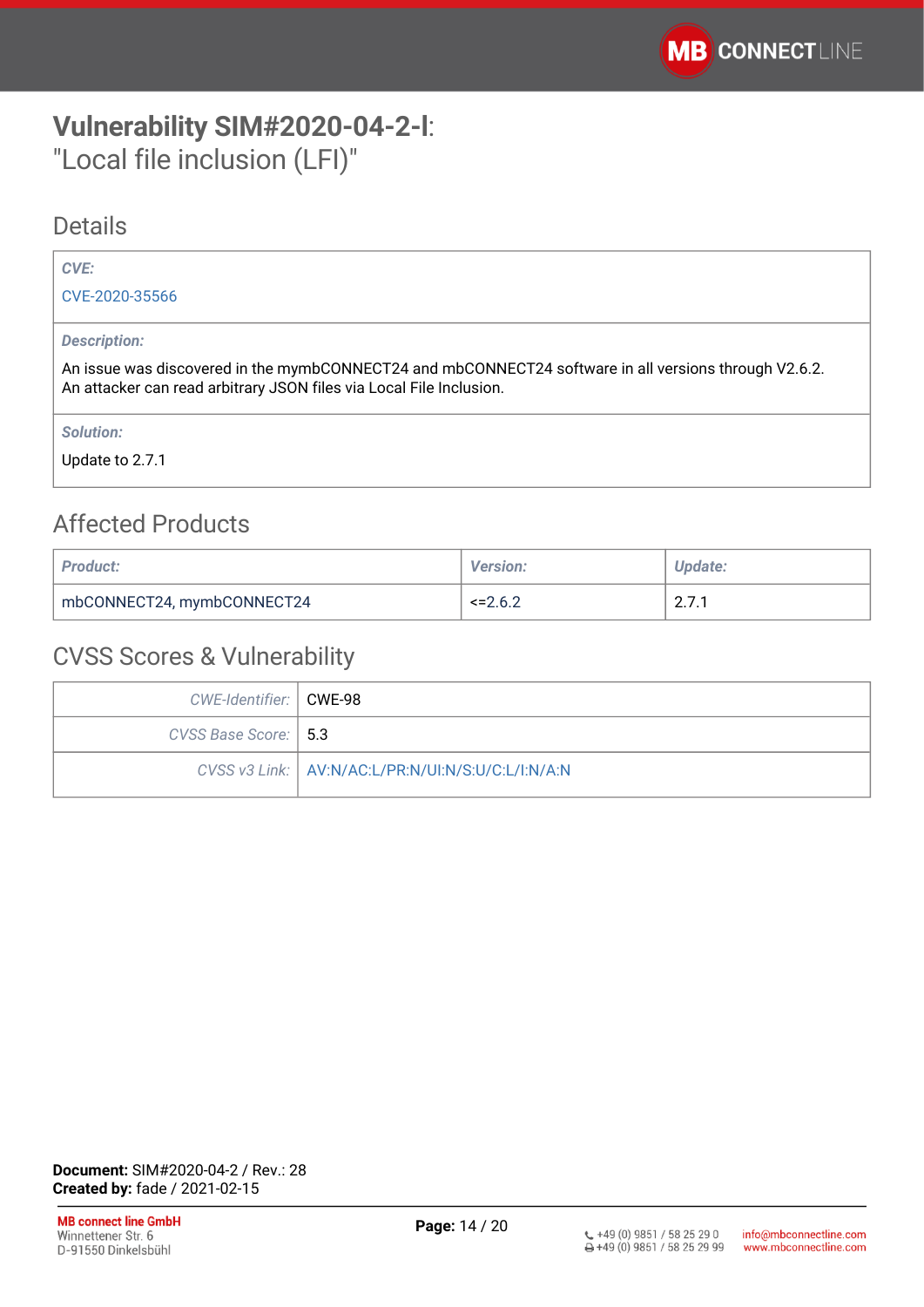# <span id="page-14-0"></span>**Vulnerability SIM#2020-04-2-m**: "Denial of service"

### Details

### *CVE:*

[CVE-2020-35559](https://cve.mitre.org/cgi-bin/cvename.cgi?name=CVE-2020-35559)

### *Description:*

An issue was discovered in the mymbCONNECT24 and mbCONNECT24 software in all versions through V2.6.2. There is an unused function that allows an authenticated attacker to use up all available IPs of an account and thus not allowing to create new devices and users.

*Solution:* 

Update to 2.7.1

# Affected Products

| <b>Product:</b>            | <b>Version:</b> | <b>Update:</b>              |
|----------------------------|-----------------|-----------------------------|
| mbCONNECT24, mymbCONNECT24 | $\le$ = 2.6.2   | $\mathsf{Z}$ . $\mathsf{I}$ |

| CWE-Identifier:   CWE-400 |                                                     |
|---------------------------|-----------------------------------------------------|
| CVSS Base Score:   4.3    |                                                     |
|                           | CVSS v3 Link:   AV:N/AC:L/PR:L/UI:N/S:U/C:N/I:N/A:L |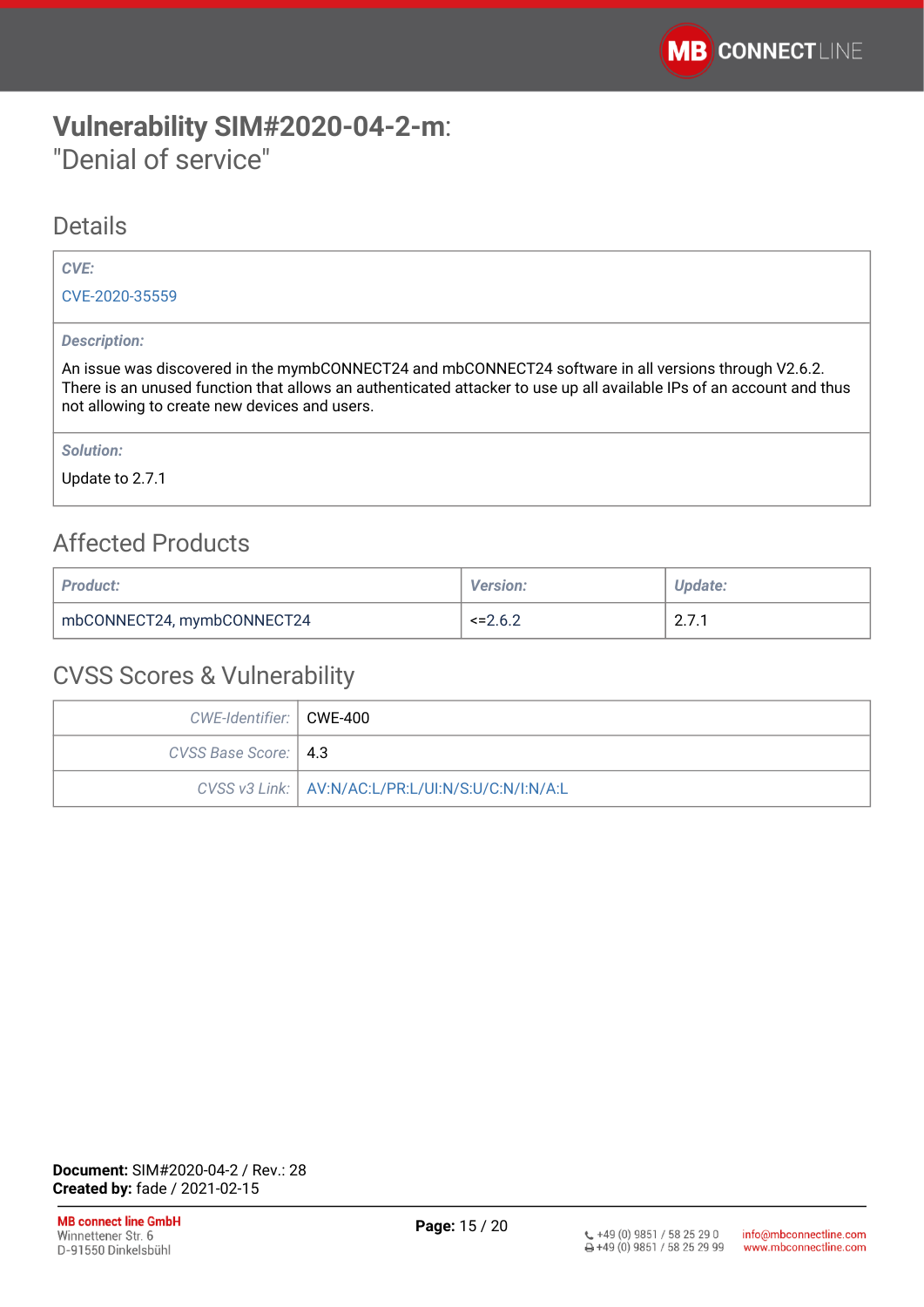# <span id="page-15-0"></span>**Vulnerability SIM#2020-04-2-n**: "Unfiltered database queries"

### Details

#### *CVE:*

[CVE-2020-35568](https://cve.mitre.org/cgi-bin/cvename.cgi?name=CVE-2020-35568)

#### *Description:*

An issue was discovered in the mymbCONNECT24 and mbCONNECT24 software in all versions through V2.6.2. An incomplete filter applied to a database response allows an authenticated attacker to gain non public information about other users and devices in the account.

#### **No security relevant information was accessable!**

*Solution:* 

Update to 2.7.1

## Affected Products

| <b>Product:</b>            | <b>Version:</b> | Update: |
|----------------------------|-----------------|---------|
| mbCONNECT24, mymbCONNECT24 | $\le$ = 2.6.2   | 2.7.1   |

| CWE-Identifier:   CWE-200 |                                                     |
|---------------------------|-----------------------------------------------------|
| CVSS Base Score:   4.3    |                                                     |
|                           | CVSS v3 Link:   AV:N/AC:L/PR:L/UI:N/S:U/C:L/I:N/A:N |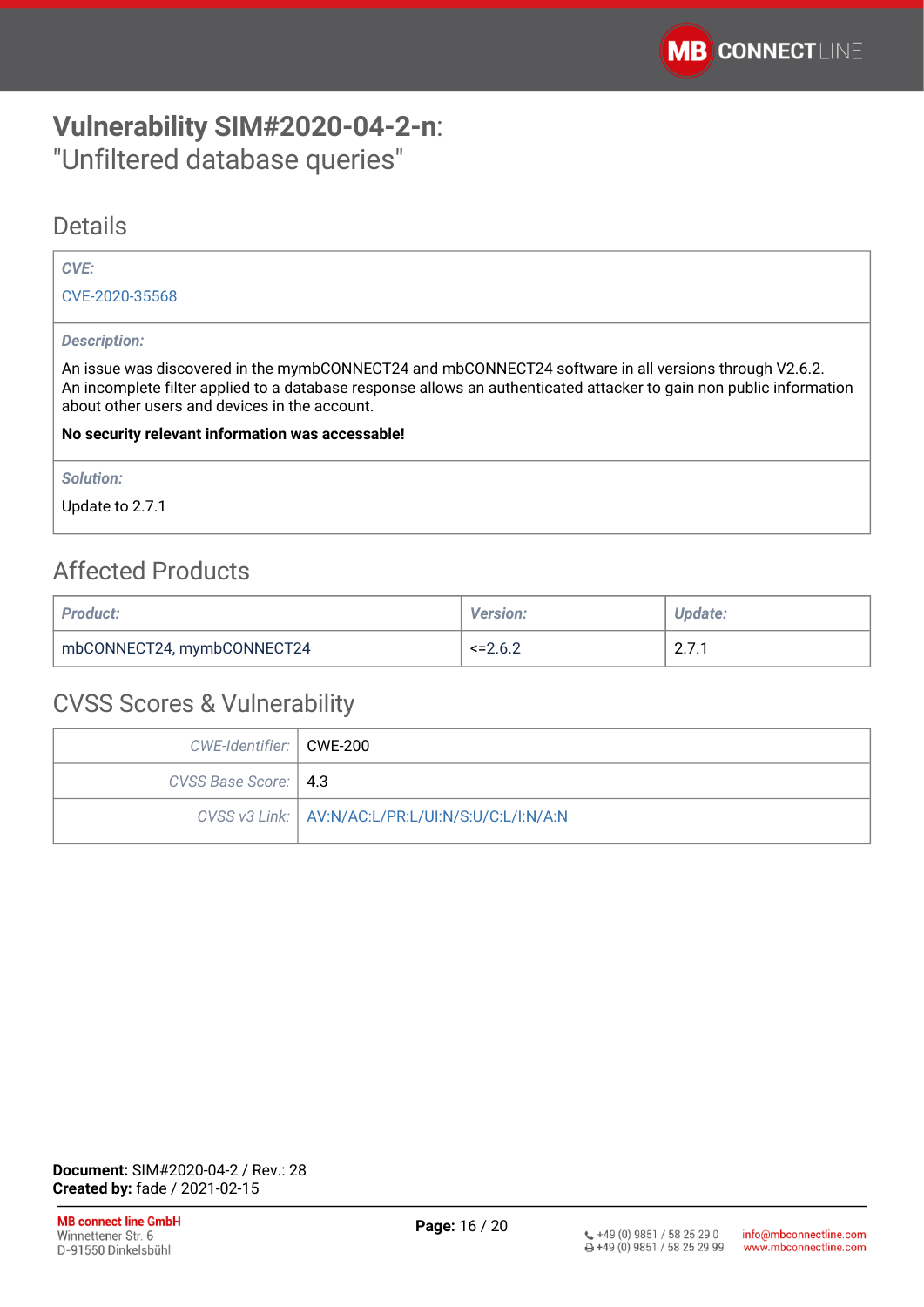# <span id="page-16-0"></span>**Vulnerability SIM#2020-04-2-o**: "Shared password"

### Details

### *CVE:*

[CVE-2020-35567](https://cve.mitre.org/cgi-bin/cvename.cgi?name=CVE-2020-35567)

### *Description:*

An issue was discovered in the mymbCONNECT24 and mbCONNECT24 software in all versions through V2.6.2. The software uses a secure password for database access, but this password is shared between instances.

### *Solution:*

None (A proper fix for the underlying issue will come with a future architectural core-system-update) *Workaround:*

No way of exploit known.

# Affected Products

| <b>Product:</b>            | <b>Version:</b> | Update: |
|----------------------------|-----------------|---------|
| mbCONNECT24, mymbCONNECT24 | all             | none    |

| CWE-Identifier:   CWE-798 |                                                     |
|---------------------------|-----------------------------------------------------|
| CVSS Base Score:   7.8    |                                                     |
|                           | CVSS v3 Link:   AV:L/AC:L/PR:L/UI:N/S:U/C:H/I:H/A:H |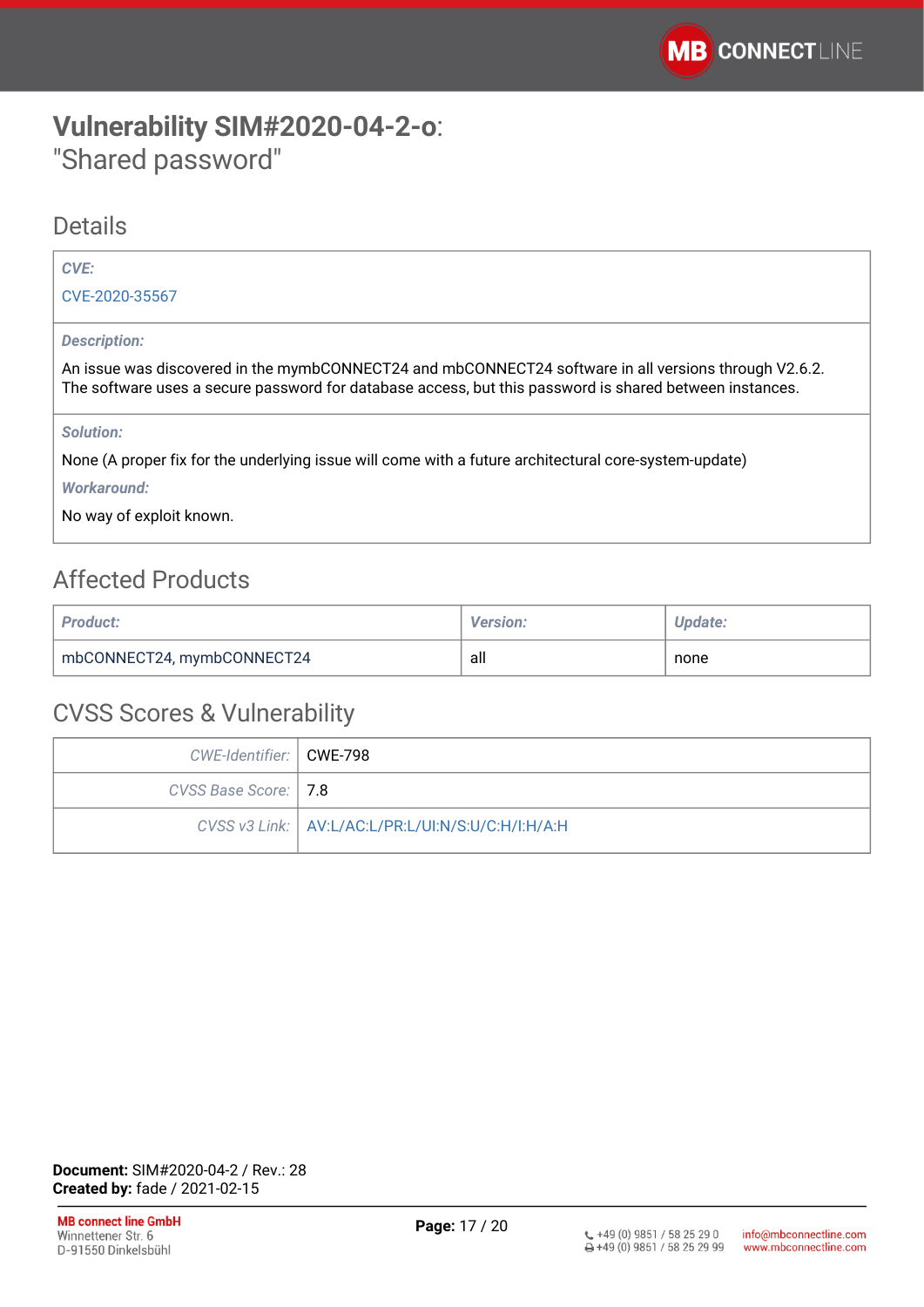# <span id="page-17-0"></span>**Vulnerability SIM#2020-04-2-p**: "Weak default configuration"

### Details

| CVE:                                                                                                                                                  |
|-------------------------------------------------------------------------------------------------------------------------------------------------------|
| CVE-2020-35565                                                                                                                                        |
| <b>Description:</b>                                                                                                                                   |
| An issue was discovered in the mymbCONNECT24 software in all versions through V2.6.2.<br>The login pages bruteforce detection is disabled by default. |
| <b>Solution:</b>                                                                                                                                      |
| None (A proper fix for the underlying issue will come with a future update)                                                                           |
| Workaround:                                                                                                                                           |
| Activate bruteforce detection via Security $\rightarrow$ Fail2Ban $\rightarrow$ WebLogin                                                              |

# Affected Products

| <b>Product:</b> | <b>Version:</b> | <b>Update:</b> |
|-----------------|-----------------|----------------|
| mymbCONNECT24   | all             | none           |

| CWE-Identifier:   CWE-1188 |                                                     |
|----------------------------|-----------------------------------------------------|
| CVSS Base Score:   5.9     |                                                     |
|                            | CVSS v3 Link:   AV:N/AC:H/PR:N/UI:N/S:U/C:H/I:N/A:N |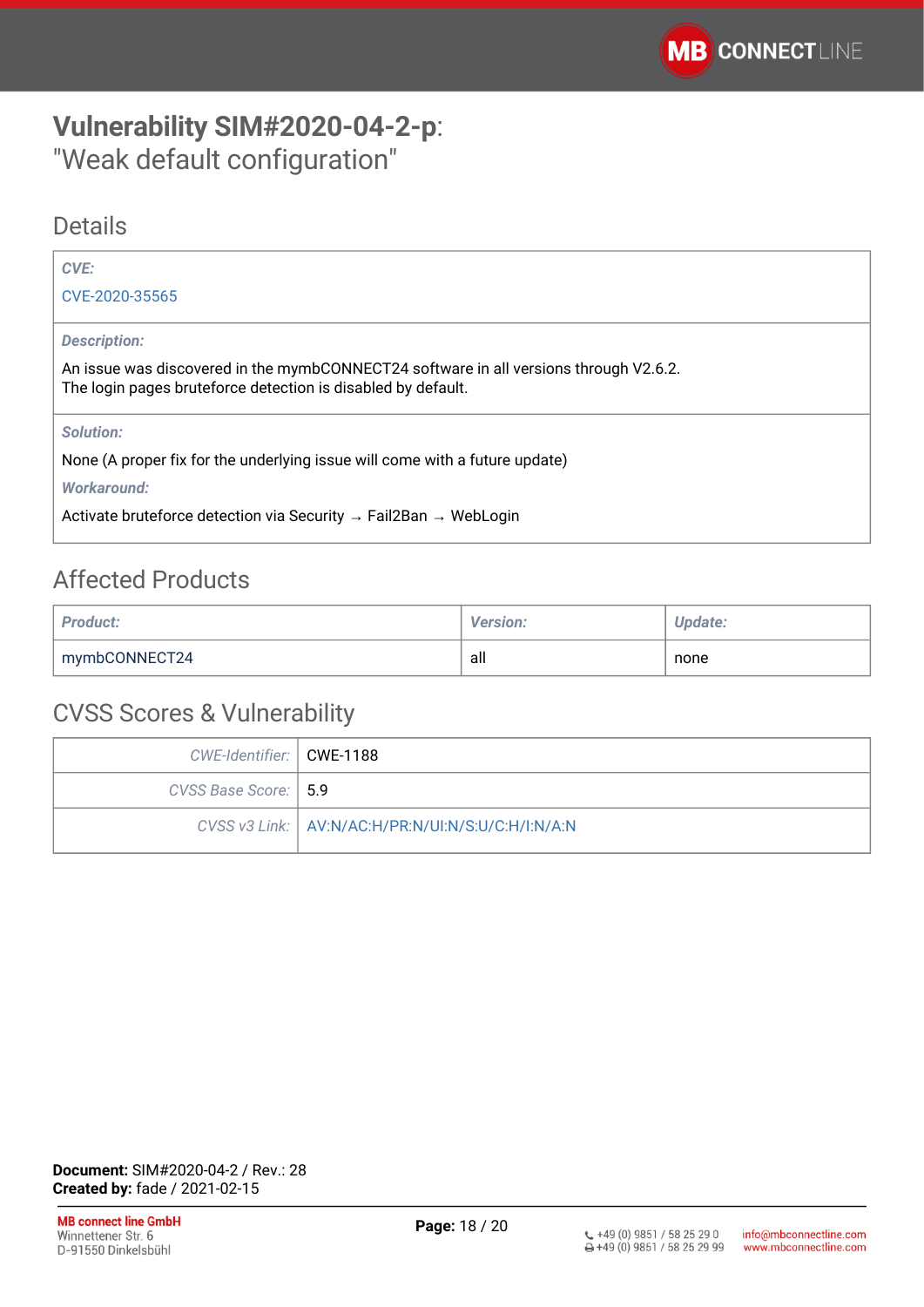# <span id="page-18-0"></span>**Vulnerability SIM#2020-04-2-q**: "Server-side request forgery (SSRF)"

### Details

### *CVE:*

[CVE-2020-35561](https://cve.mitre.org/cgi-bin/cvename.cgi?name=CVE-2020-35561)

#### *Description:*

An issue was discovered in the mymbCONNECT24 and mbCONNECT24 software in all versions through V2.6.2. There is a SSRF in the HA module allowing an unauthenticated attacker to scan for open ports.

#### *Solution:*

None (A proper fix for the underlying issue will come with a future architectural core-system-update) *Workaround:*

Avoid vulnerable open ports on the LAN side of the server by using a firewall solution

# Affected Products

| <b>Product:</b>            | <b>Version:</b> | Update: |
|----------------------------|-----------------|---------|
| mbCONNECT24, mymbCONNECT24 | all             | none    |

| CWE-Identifier:   CWE-918 |                                                     |
|---------------------------|-----------------------------------------------------|
| CVSS Base Score:   5.8    |                                                     |
|                           | CVSS v3 Link:   AV:N/AC:L/PR:N/UI:N/S:C/C:L/I:N/A:N |